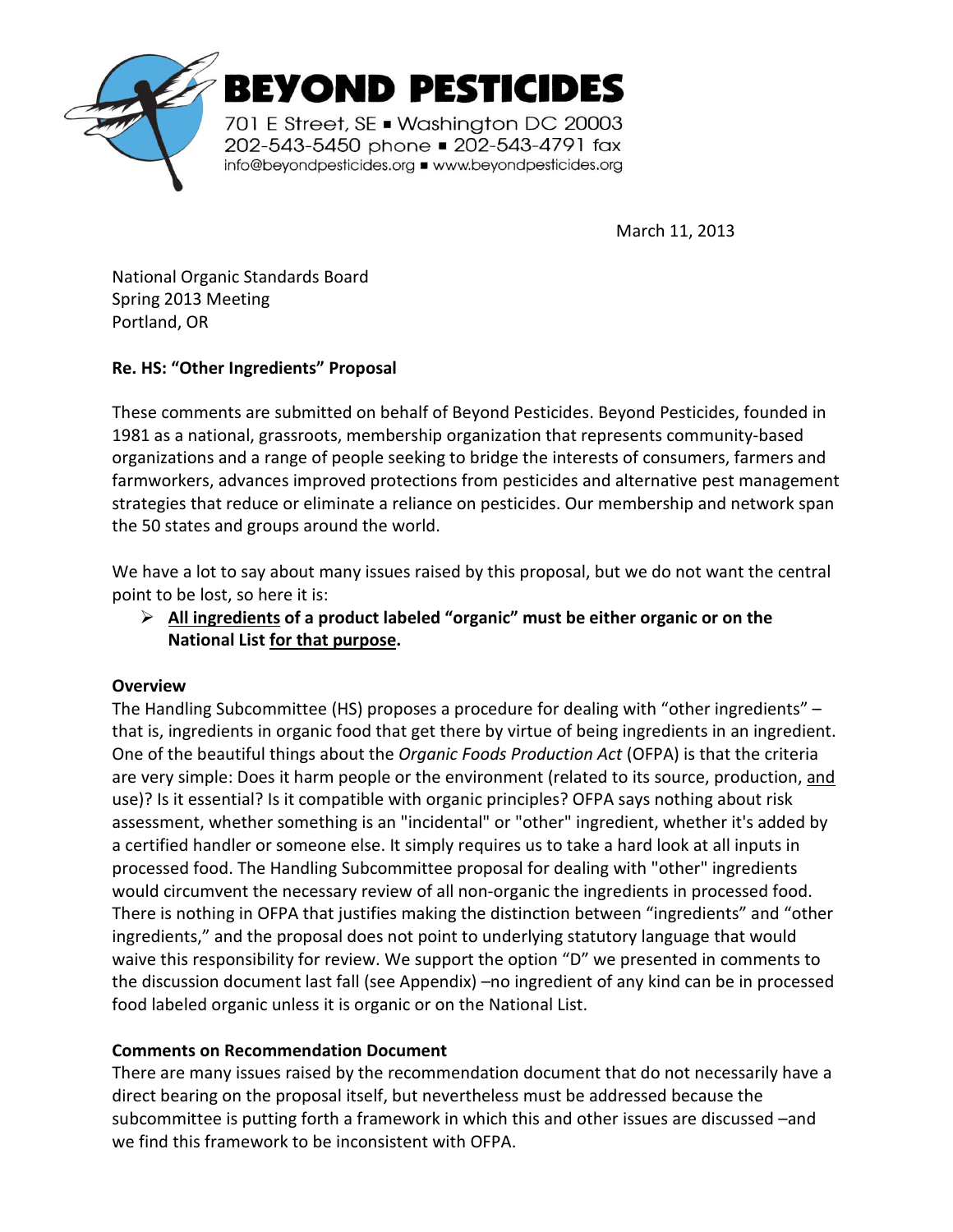#### *1. Distinguishing and Defining "Other Ingredients"*

The first paragraph of the discussion document states,

Since OFPA requires that each non-organic ingredient be specifically allowed, and because the National List does not specifically list "other ingredients" commonly found in formulated products, the NOP [National Organic Program]identified the need for clarity and requested that the NOSB develop a policy that specifies whether these "other ingredients" are allowed.

OFPA requires that each non-organic ingredient be specifically evaluated before being allowed for use in processed food labeled organic and does not differentiate between "ingredients" and "other ingredients." The distinction seems to have arisen after so-called "other ingredients" had made their way into organic food without specific approval. This failure of process, contrary to OFPA, does not mean that a new definition is needed for these ingredients in organic processing. The NOP and HS have compared "other ingredients" to so-called "inert" ingredients in crop inputs. Yes, there are some similarities —both are secret, not listed on the label, for example— but OFPA specifically provides for the consideration and evaluation of "inert" ingredients, while making no special category for "other ingredients" as described by the NOP or HS. The authors of OFPA also hoped —and this Board is in the process of making that hope a reality—that "inert ingredients" as a special class would eventually be abolished. The idea of a "special class" of materials that is held to a different (lower) standard is not consistent with OFPA. In fact, the fact that the statute specifically cites "inerts that are not of classified by the Administrator of the Environmental Protection Agency as inerts of toxicological concern," but is silent on "other ingredients" suggests that a special category of exemption from review was not envisioned in the statute. It is helpful to make the analogy to inerts, but only to support the need for full review under the provisions of the law.

#### The recommendation background states,

Currently, the allowance of "other ingredients" in substances on the National List used in processed organic products is unclear, particularly in contrast with crop and livestock substances. For organic crop and livestock production, specific categories of "other ingredients" are allowed as inert ingredients in pesticides and excipients in animal drugs.

While inert ingredients used in pesticide products, and excipients used in animal drugs are addressed, the regulations are silent on "other ingredients" used in *non*-pesticide and *non*-drug products.

These statements lead us to the conclusion that the addition of these "other ingredients" skirts the law and is contrary to OFPA. Later, the subcommittee states,

In contrast, the National List for processed products does not include a provision that provides allowances for any "other ingredients." Instead, certain substances on the National List, such as flavors, colors and fish oil, specify a *restriction* on the use of "other ingredients." This has led some to believe that "other ingredients" used in handling materials are allowed unless specifically prohibited.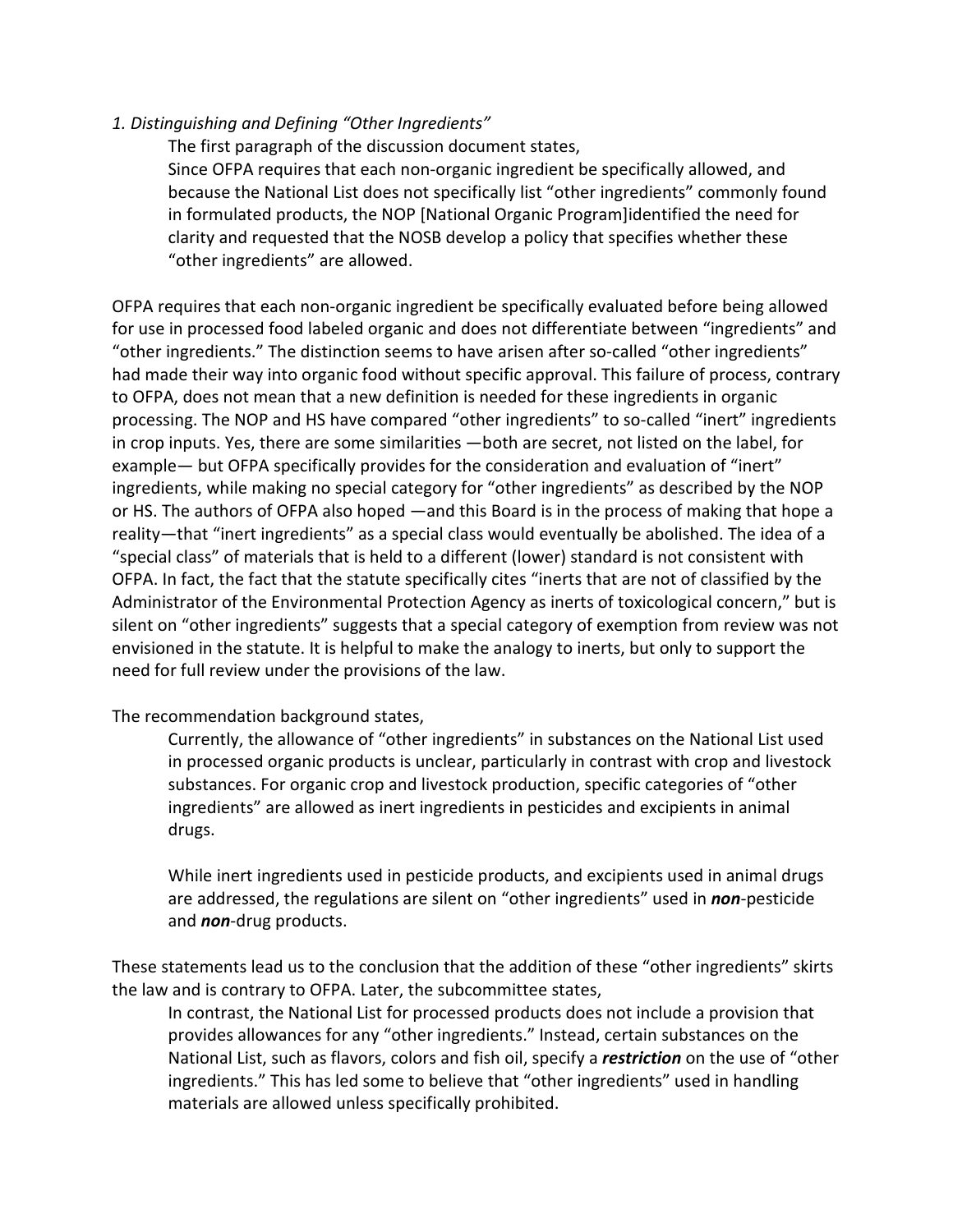It seems counterintuitive to conclude that materials would be allowed if not specifically prohibited when OFPA creates a clear default against the use of synthetic substances unless approved.

As the recommendation background says, "The term 'other ingredients,' as described in the NOP Memo to NOSB, is not a recognized regulatory term with a legal definition." The document proceeds to define "other ingredients" as "additives added during the manufacturing of a nonorganic substance and *not* removed." It adds, "They may be considered 'incidental additives' by FDA." This creates a fuzzy link between "other ingredients" and "incidental additives." What is the legal connection? (The commingling of OFPA and FDA terminology is problematic –the term "additive," for example, does not include Generally Recognized as Safe (GRAS) materials.)

The following bullet list from the background expands on the definition of "other ingredients":

- They are added during the manufacturing of a non-organic substance and *not* removed.
- They are not added directly by the certified handler.

l

# *We have difficulty seeing how it is relevant to the evaluation of an ingredient in a processed organic food whether it is added by a certified handler or someone else.*

• They are present in a food at insignificant levels and have no technical or functional effect in that food.

## *This is not helpful to us, since the Board has no definition of "insignificant" or "technical or functional effect."*

• They are not required by FDA to be listed on the ingredient panel in that food.

• "Other ingredients" are substances that are present because they were incorporated into an allowed substance on the National List.

The recommendation background adds, "An incidental additive is usually present because it is an ingredient within another ingredient used in the final product, or it is a processing aid added to a food for its technical or functional effect in the processing and present only in insignificant amounts in the final food." Again, we have a definition depending on "insignificant" and "technical or functional effect," that have never been defined by the Board. Furthermore, under "Relevant areas in OFPA and Regulations," the document states,

OFPA prohibits a certified handler from adding "any synthetic *ingredient* not appearing on the National List during processing or any postharvest handling." The National List heading in the regulations at § 205.605 and § 205.606 also specify the use of nonagricultural substances and agricultural products, respectively, referred to as '*ingredients.'* While OFPA does not reference processing aids, the regulations under § 205.301(f)(4) prohibit the use of '*processing aids***'** during the handling of an organic product unless they are approved on the National List. Both terms are included under 205.2 (Terms Defined). Furthermore, in the final ruling on the Harvey II case (Nov. 2, 2006, the District Court of Maine<sup>1</sup>) the Courts determined that Congress did not

<sup>1</sup>OFPA does not refer to 'processing aids.' However, in the final ruling on the Harvey II case Nov. 2, 2006, the District Court of Maine ruled that the OFPA change of 2005 that allowed synthetic "ingredients" also allowed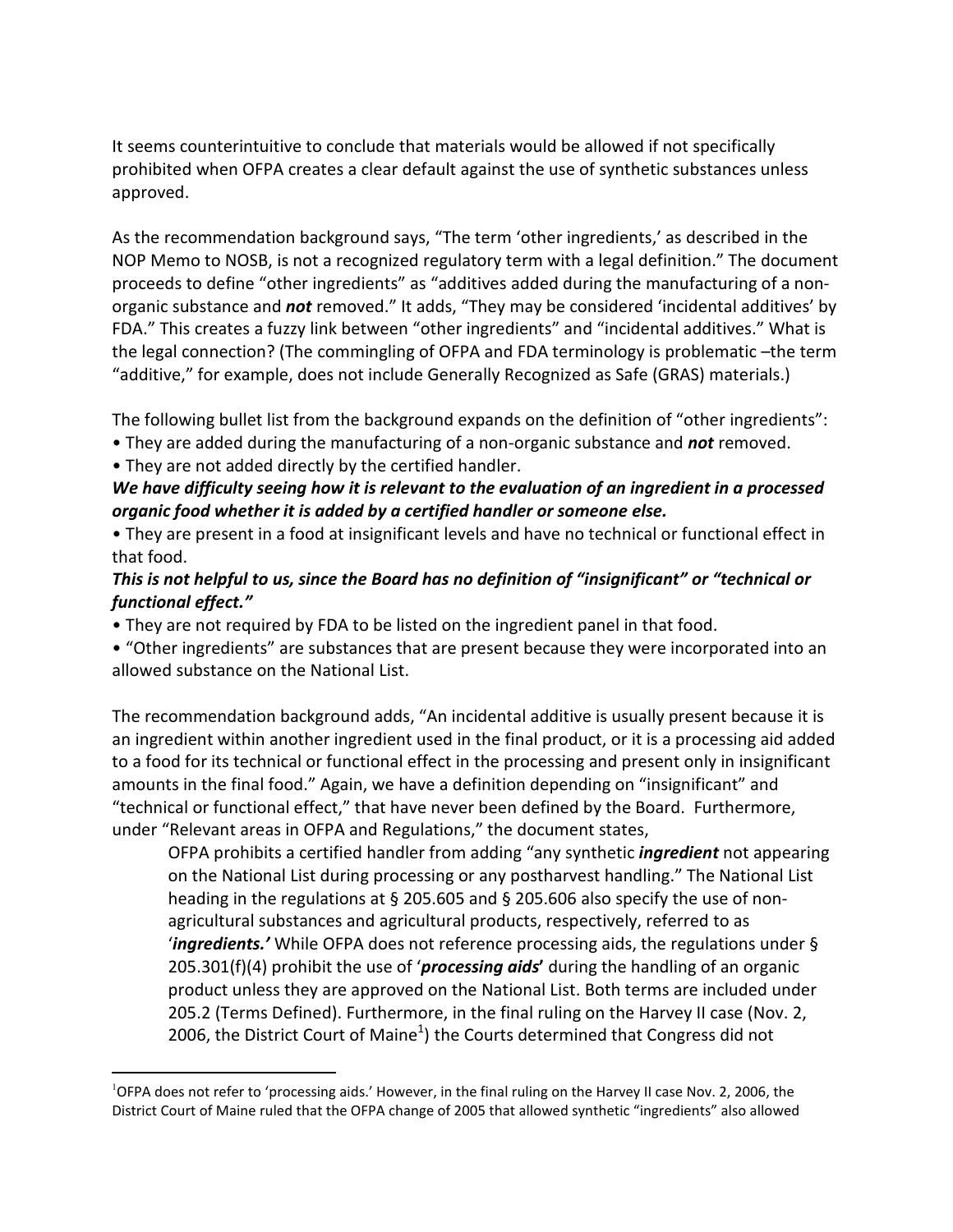distinguish between the general term "ingredients" and "processing aids," and authorized the use of synthetic substances, whether ingredients or processing aids, for the use in handling operations so long as they appear on the National List (Memorandum Decision on Motion to Enforce Judgment and Cross Motion for Relief from Judgment, U.S. District Court, District of Maine, Civil Docket 2:02cv216).

Is the distinction between "ingredients" and "processing aids" relevant to OFPA? Apparently, the courts think not.

The crux of the HS position is:

- "It should be clear that 'other ingredients' discussed in this paper are not the same as 'ingredients' or 'processing aids' used for a specific purpose *directly* by a certified handler in or on processed organic products. The regulations are clear that non-organic 'ingredients' or 'processing aids' used directly by a certified handler in or on a certified organic processed product must be on the National List at § 205.605 or § 205.606."
- "They are present in a food at insignificant levels and have no technical or functional effect in that food."
- "They are not required by FDA to be listed on the ingredient panel in that food."
- "They may be considered "incidental additives" by FDA…"

The distinction that the HS attempts to make in these excerpts is extraneous to the purposes of OFPA. The distinction between direct and indirect additives is not found in OFPA, and §205.301(b) contradicts this distinction:

(b) *Products sold, labeled, or represented as "organic."* A raw or processed agricultural product sold, labeled, or represented as "organic" must contain (by weight or fluid volume, excluding water and salt) not less than 95 percent organically produced raw or processed agricultural products. Any remaining product ingredients must be organically produced, unless not commercially available in organic form, or must be nonagricultural substances or nonorganically produced agricultural products produced consistent with the National List in subpart G of this part. If labeled as organically produced, such product must be labeled pursuant to §205.303. [Emphasis added.]

## Furthermore, §205.105 states,

1

To be sold or labeled as "100 percent organic," "organic," or "made with organic (specified ingredients or food group(s))," the product must be produced and handled without the use of:

synthetic "processing aids" as long as they appear on the National List. The Court determined that Congress did not distinguish between the general term "ingredients" and "processing aids," and authorized the use of synthetic substances, whether ingredients or processing aids, for the use in handling operations so long as they appear on the National List (Memorandum Decision on Motion to Enforce Judgment and Cross Motion for Relief from Judgment, U.S. District Court, District of Maine, Civil Docket 2:02cv216). [Footnote in recommendation document.]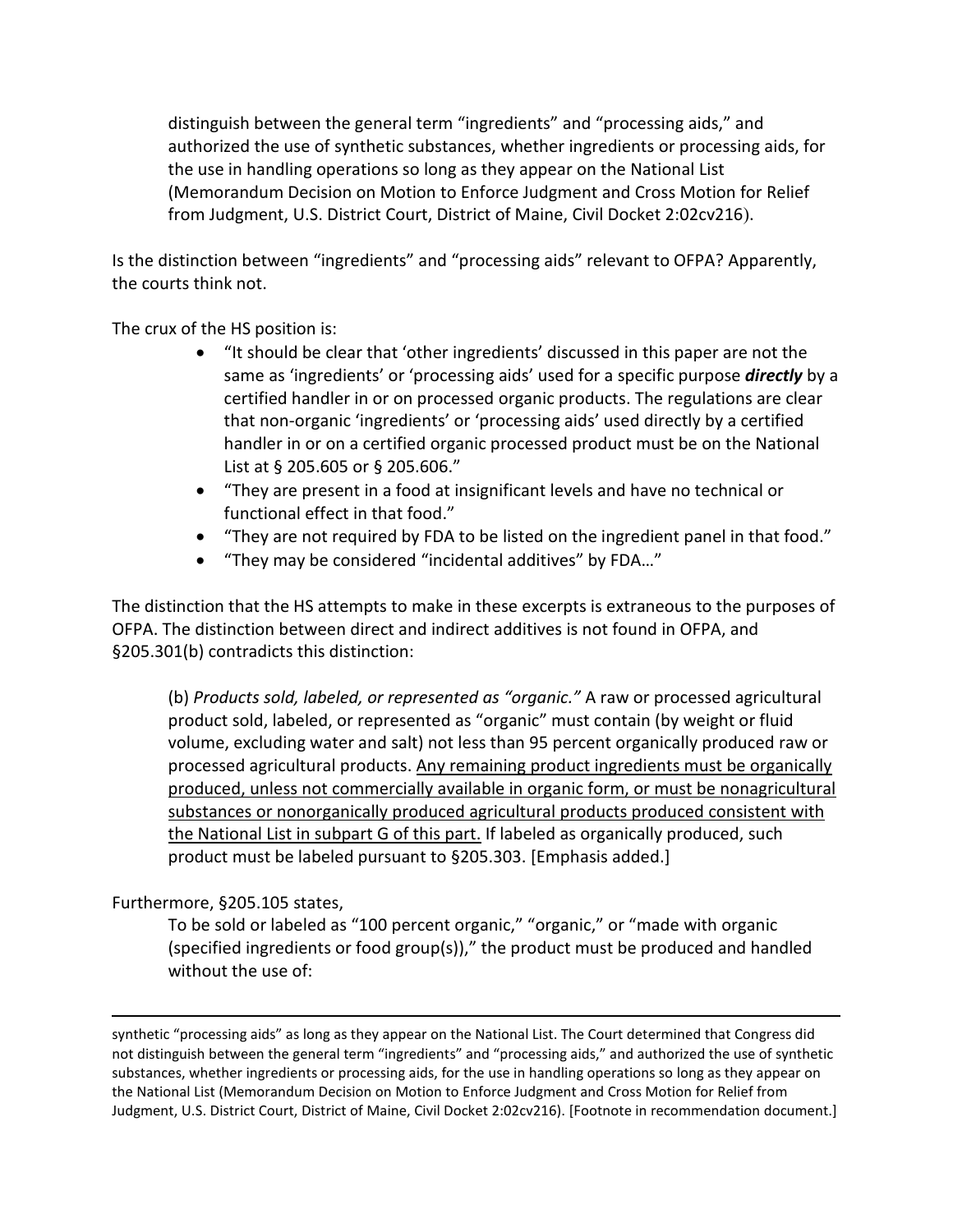(c) Nonagricultural substances used in or on processed products, except as otherwise provided in §205.605;

(d) Nonorganic agricultural substances used in or on processed products, except as otherwise provided in §205.606;

The fact that most of these ingredients may be exempt from FDA's labeling requirements may pose a problem for some processors in determining all of the ingredients in their products, but it is irrelevant to OFPA. OFPA requires that all ingredients must be organic or on the National List. A reference to an FDA allowance in the non-organic market does not override the Board responsibility to review ingredients labeled organic in accordance with OFPA.

## *2. Baseline Criteria*

The HS's "baseline criteria," which would be the only criteria applied under the proposal, are described as "the existing requirements that are already imposed by OFPA and 7 CFR Part 205." This is a misleading description because they have nothing to do with the OFPA criteria. The criteria used by FDA to approve a substance as a food additive, allowed as (possibly self-) affirmed as GRAS, or issue a letter of no objection to the substance being listed as GRAS have nothing to do with OFPA criteria. Criterion #3 would prohibit a substance already prohibited by federal action. Criterion #4, "It … does not meet FDA's definition of an 'incidental additive'," is irrelevant to OFPA, since "incidental additive" is not defined by OFPA or the NOP regulations, has nothing to do with the OFPA criteria of no harm to people or the environment, essentiality, and compatibility with organic principles.

# *3. Policy and Procedure*

The section on policy and procedure begins, "NOSB currently evaluates materials on a case-bycase basis without an overarching policy for 'other ingredients.'" Actually, there is a policy in place –the policy established by OFPA that all ingredients must be either organic or listed on the National List. It is unfortunate that, for whatever reason, that policy has not always been followed. The issue should not be "How can we draft a new policy that codifies our mistakes?," but "How can we correct the mistakes of the past to ensure organic integrity as we move forward?"

The recommendation states: "The NOSB intends to review "other ingredients" found in substances on and petitioned for the National List. Comprehensive review does not require "other ingredients" to be individually listed on the National List, however." The problem with this statement is that, as shown above, it is not consistent with the law.

# *4. Confidential Business Information (CBI)*

The recommendation states, "Petitions that contain CBI ingredients run the risk of not having those ingredients reviewed. Please see the NOSB's CBI recommendation." This statement is not very clear. There is no NOSB CBI recommendation at this time. At this point, we have a CBI discussion document. Lacking a clear general policy on CBI, the HS should state in this proposal how it proposes to address CBI claims with respect to "other ingredients." We suggest that the identity of an "other ingredients" is not an appropriate CBI claim for organic food.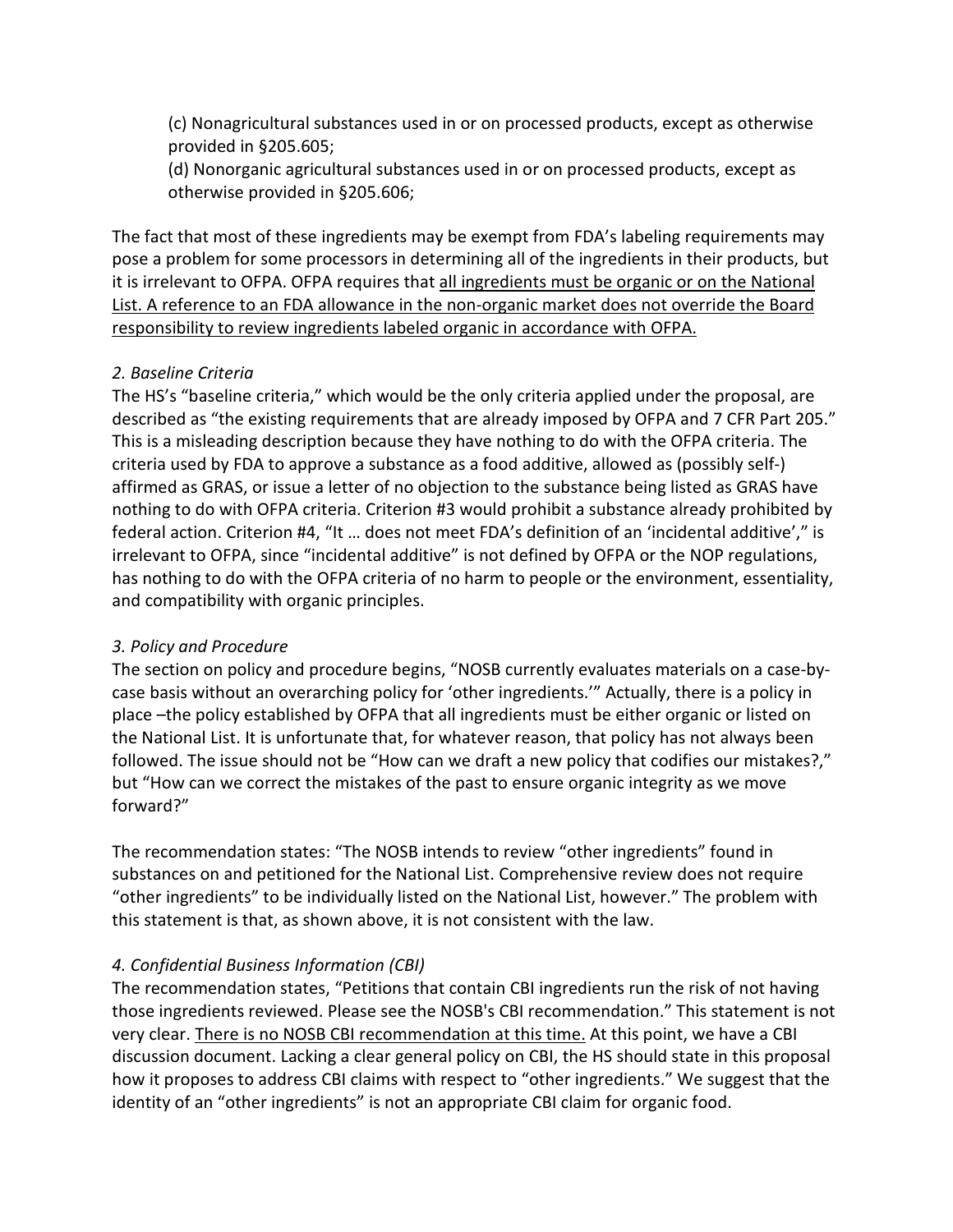#### *5. Other Considerations*

The subcommittee recommends, "moving cleaners, sanitizers, disinfectants and other non-food substances such as boiler additives to their own designated section of the National List and develop policy specific to these types of items. This section should apply to Crops, Livestock and Processing materials." There is no reason to create another section of the National List. §205.601 deals with crop inputs as diverse as hydrogen peroxide, newspaper mulch, sticky traps, pheromones, and cheese wax. There is no reason that §205.605 cannot list a variety of nonagricultural inputs into processing and handling and §205.606 a variety of agricultural inputs. Similar to what we have stated above, all ingredients of these materials should be organic or on the National List.

We disagree with the HS suggestion in closing that the proposal, "would likely stimulate the use of "other ingredients" in 205.605 substances that are either organic or on the National List." We believe that the best way to encourage "other ingredients" that are either organic or on the National List is to require compliance with OFPA from the start.

In conclusion, we repeat our central point:

## **All ingredients of a product labeled "organic" must be either organic or on the National List for that purpose.**

Thank you for your consideration of these comments on the Handling Subcommittee's other ingredients recommendation.

Sincerely,

Jeresahan Stit

Terry Shistar, Ph.D. Board of Directors

## *Appendix: Description of Option D*

Our proposed Option D is a clear, straightforward OFPA-compliant alternative. "Other ingredients" are ingredients. They are evaluated under OFPA criteria of health and environmental impacts, essentiality, and compatibility with organic principles, just like any ingredient. They are petitioned and possibly approved for listing on §205.605 or §205.606, just like any ingredient. The proposal eliminates distinctions that are extraneous and irrelevant to OFPA.

All ingredients in a processed product labeled as organic must either be organically produced or on the National List on §205.605 or §205.605, making who adds them irrelevant.